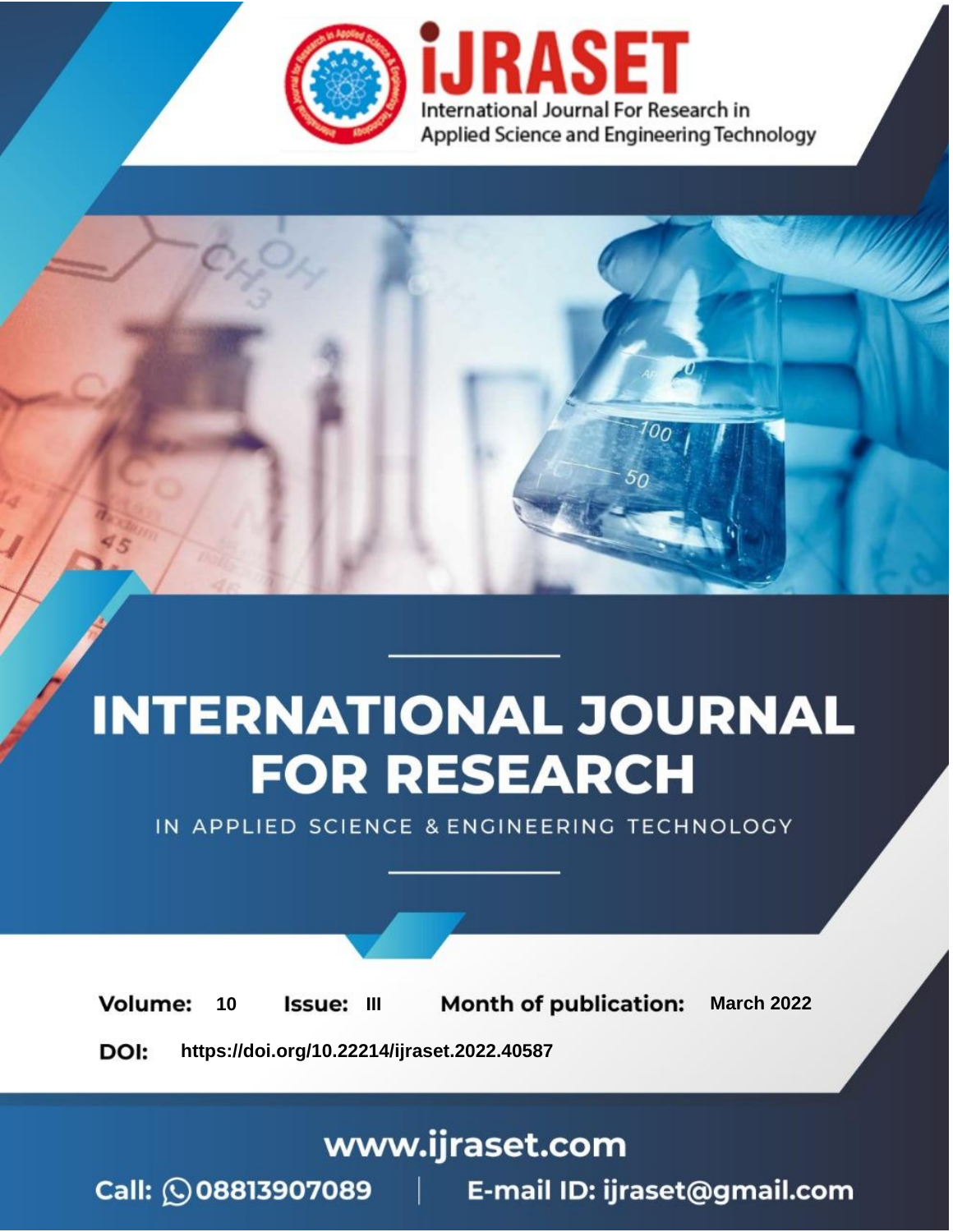International Journal for Research in Applied Science & Engineering Technology (IJRASET**)**



 *ISSN: 2321-9653; IC Value: 45.98; SJ Impact Factor: 7.538 Volume 10 Issue III Mar 2022- Available at www.ijraset.com*

### **Chatbot**

Fredrick B Lyngdoh<sup>1</sup>, Raghavendra R.<sup>2</sup>

*<sup>1</sup>PG Student, Department of Master of Computer Applications School of CS &IT, JAIN (Deemed-to-be-University) <sup>2</sup>Assistant Professor, School of CS &IT, JAIN (Deemed-to-be-University)*

*Abstract: Chatbot can be understood as a software that can chat with people using artificial intelligence. This software can also perform tasks such as quickly responding to users, informing them, helping to purchase products and providing the customers better services. A chatbot is a computer software program that can conduct a conversation by an auditory or textual methods. Chatbot has become more popular in business group in the present as it can reduce customers service costs and handles multiple users at a time. But it is yet to accomplish tasks that needs to make chatbots as efficient as possible. In this project, we aim to design a chatbot that provides a genuine and accurate answer for queries using Artificial Intelligence Markup Lanugages (AIML) and with the present of python platform.* 

*Keywords: Chatbot, Artificial Intelligence, Computer Software, Services, Users, Artificial Intelligence Markup Languages.* 

#### **I. INTRODUCTION**

Chatbots also known as conversational agents, are designed with the help of AI (Artificial Intelligence) software. They simulate a conversation (or a chat) with users in a natural language via messaging applications, websites, mobile applications or a phone.

- *A.* Web-based application
- *B.* Standalone applications

Chatbots represents a potential shift in the interaction of people with data and services online. With the increase rise of interest in chatbot design and development, we lack the knowledge to know about why humans use chatbots.

They are simulations which can understand human language, can process it and response to human while performing specific tasks, for example, a chatbot can be employed as a helpdesk executive. Chatbots are not considered as a recent development. The first chatbot was created by Joseph Wiesenbaum in 1966 named as Eliza. It first started when Alan Turing published an article named "Computer Machinery and Intelligence" and this raised an intriguing question, "Can machine think?". Since then we have seen multiple chatbots that are outstanding to their predecessors to become more naturally conversant and technologically advanced. These advancements made an era where conversations with chatbots have become more normal and natural as with another human.

#### **II. LITERATURE REVIEW**

Intelligent Machine has become the era of today's generation. With development of artificial intelligent, machine learning and deep learning, have started to impersonate as a human being. Conversational software agents operated by natural language processing are known as chatbot, which are considered as one of the excellent example of such machine. The approaching of Artificial Intelligence Systems towards human activities such as making a decision at a particular moment, performing day to day task. In an artificial intelligent field, there are few hybrid methods and adaptive methods available that are making the systems more complex. There is a hybrid combination of natural language processing and intelligent systems. These systems can learn themselves and renew their knowledge by reading all electronic articles available on the internet.

Human can act as a user and can ask questions to the systems like they usually ask another person. These systems are called internet answering engines. Adding to the internet answering engines, many applications are also introduced which is known as chatter-robot or is also called as chatbot which is often aimed at giving an automatic reply or can also be used for entertainment. The application work is very simple as the knowledge is already programmed in advance. Some of the methods used in the application are patternmaking, natural language processing, data mining. The chaṭbot would match the input sentence from the speaker or user with the pattern existed in the knowledge base. The pattern is then compared with the knowledge of chatbot.

The rising of intelligent systems based on methods known from machine learning and artificial intelligence affects information systems in many areas. This is especially true for the domain of knowledge management and technology-enhanced learning. On the one hand, those technologies enable the analysis of massive amounts of data as it is used, for learning analytics. Thus, artificial intelligence and machine learning algorithms improve the data analysis in this domain. On the other hand, the technologies enable the rise of new or massively improved systems for educational purposes.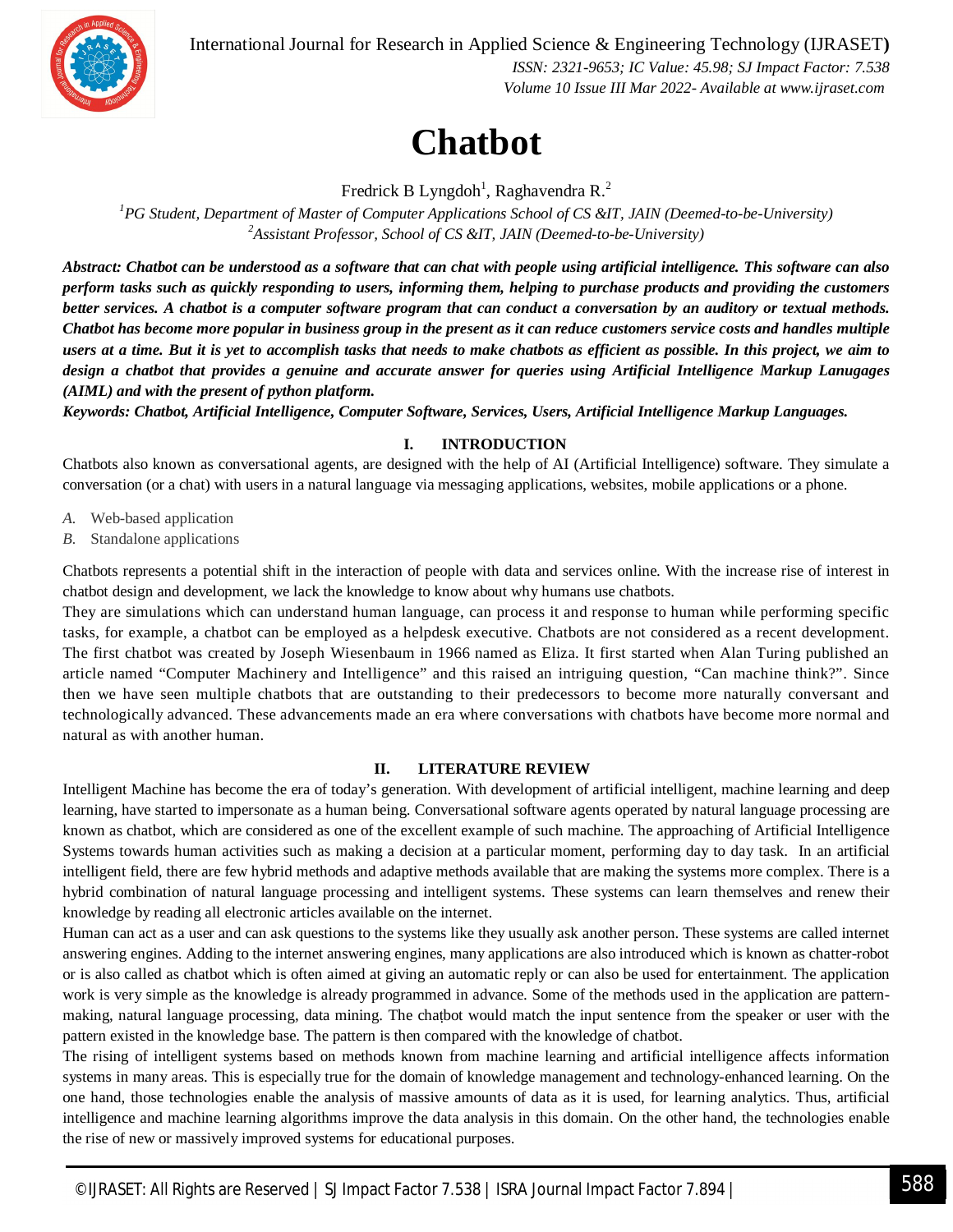

The one topic that is specifically promising and receives increasing interest are chatbot- based systems that use natural language processing algorithms. In the domain of education, such systems are known as pedagogical conversational agents in which chatbots are used for educational purposes.

The days of simply engaging with a service through a keyboard are over. Users interact with systems more and more through voice assistants and chatbots.

A chatbot is a computer program that can be used to converse with humans using Artificial Intelligence in messaging platforms. Each time when the chatbot gets input from the user, it automatically saves input and responses which gives the chatbot with little initial knowledge to evolve using gathered responses. With the increased of responses, the precision of the chatbot also gets increased. (Dr. Ashok Kumar K) [1]

A chatbot is a conversational software system that is made to function to emulate communication capabilities of a human being that makes a connection automatically with a user. It brings out a new modern form of customer assistance assigned by artificial intelligence via a chat interface. Chatbots are interlinked with AI techniques that understand natural language, identifying meaning, emotion and are design for meaningful responses. It makes the work of the customer easier to get responses to their queries in more convenient way without wasting their time waiting in phone queues or send repeated emails. Chatbot was created to reduce the number of customer call, cost of customer care and an average handling time.

However it is rather difficult in achieving the functionalities as it requires various complex interactions between systems. The word 'AI chatbot application system' or 'AI chatbot' are used in this study as a synonym for conversational agent or an advanced dialogue system. The recent interest in chatbots are attributed to two key developments. Firstly, the growth of messaging service has spread rapidly over the last few years. It has features such as payments, ordering and booking, which require a separate application or website.

So rather than downloading a series of separate applications, users can perform tasks such as buy goods, book restaurant and ask questions all through their favourite messaging apps, some of the most popular applications are known as Facebook Messenger, WhatsApp, WeChat and Line. Secondly, advanced AI techniques in combination with machine learning and deep learning techniques have made considerable progress to improve the quality of understanding and decision making on cheap processing power. It can handle the amount of data and process in order to get results that exceeds human performance. The chatbot applications can be under four different categories namely service, commercial, entertainment and advisory chatbot. Service chatbots are designed to provide facilities to customers, logistics firm to respond to questions about deliveries and provide copies of dispatch documents through instant messaging channel rather than emails or phone calls. Commercial chatbots are designed to streamline purchases for customers, a pizza company can take delivery orders or notify promotions via messaging interface. Entertainment chatbots are designed to keep customers engaged with sports, favourite band, movies or other events. It offers the option of placing bets, detail on upcoming events and ticket deals. Advisory chatbots are designed to provide suggestions, give recommendations on service, offer maintenance or repair goods. This type of chatbot can contact people, offer support and advice tips when it is needed.

According to Mohammad Nuruzzaman [2] in his study had discuss the similarities differences and limitations of the existing chatbots. He compared 11 most popular chatbot application systems along with functionalities and technical specifications. Research showed that nearly 75% of customers have experienced poor customer service and generation of meaningful, long and informative responses remains a challenging task. In the past few years, the development of the chatbot methods had relied on handwritten rules and templates. With the increase of deep learning these models were quickly replaced by end-to-end neutral networks. Deep Neutral Networks is considered a powerful generative based model to solve the conversational response generation problem.

Human-Computer Speech as a technique of computer interaction is gaining momentum. There has been a recent increase in speech based search engines and assistants such as Siri, Google Chrome and Cortana. Natural Language Processing (NLP) techniques such as NLTK for Python can be utilise to analyse speech, and intelligent responses can be obtain by designing an engine to provide appropriate human like responses. This type of programme is known as Chatbot, which is the main focus of the study

With the growing popularity of Chatbot it has brought challenges to HCI, as having changed the patterns of human interactions with computers. The increasing need to limit the conversational interaction styles, raises expectations for chatbots to present social behaviours that are habitual in human to human communication. According to Ana Paula Chaves in her survey chatbots should be enriched with social characteristics that cohere with user's expectations, ultimately avoiding frustration and dissatisfaction. The literature brings on disembodied, text-based chatbots to derive a conceptual model of social characteristics for chatbots.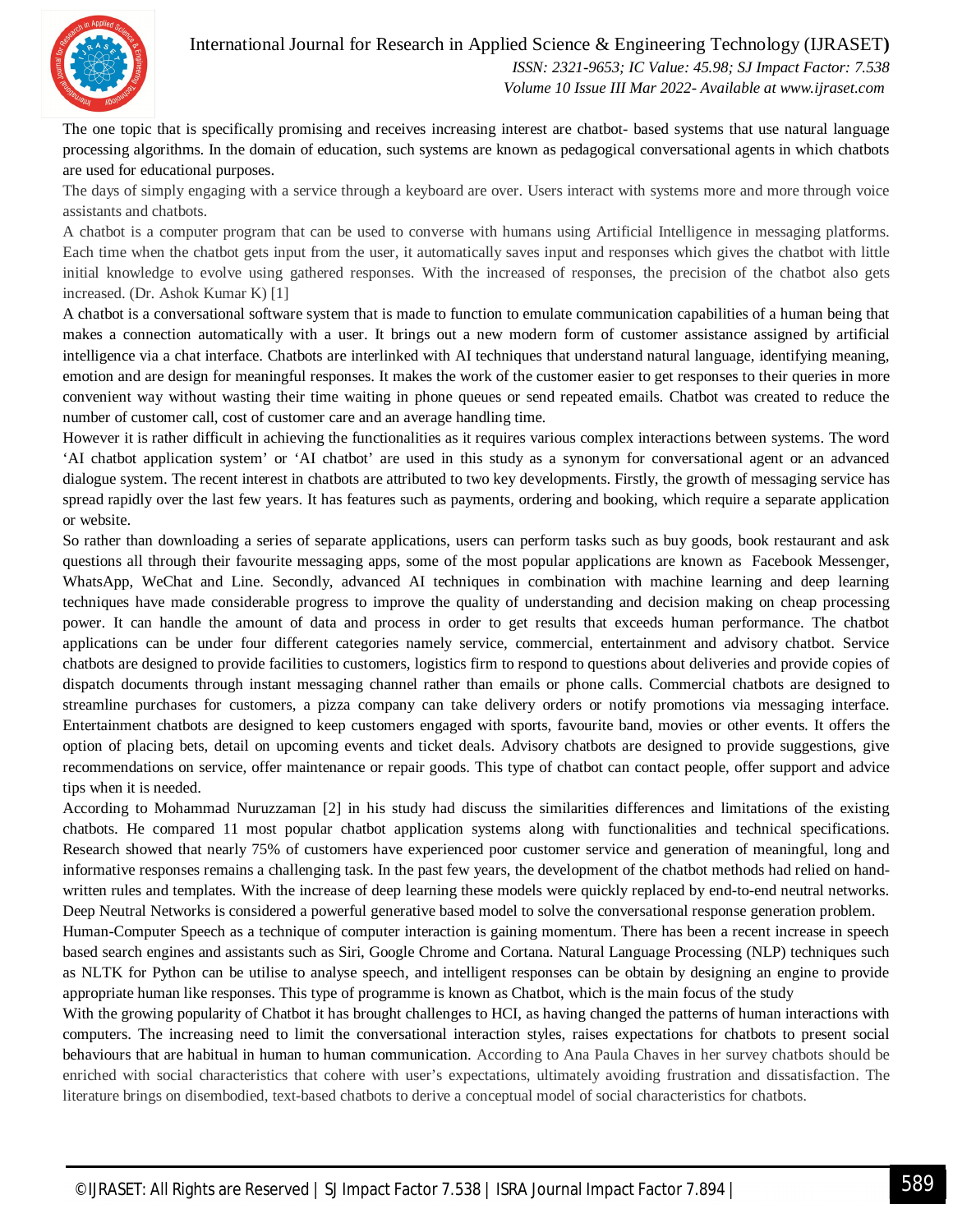

#### International Journal for Research in Applied Science & Engineering Technology (IJRASET**)**  *ISSN: 2321-9653; IC Value: 45.98; SJ Impact Factor: 7.538*

 *Volume 10 Issue III Mar 2022- Available at www.ijraset.com*

56 papers from various domains in understanding social characteristics can benefit human-chatbot interactions and identify the challenges and strategies in designing them and as results provide relevant opportunities to researches and designers to advance human- chatbot interactions (Ana Paula Chaves) [3]

This project will make us understand how advancement in Artificial Intelligence and Machine Learning technology are being used to improve many services. Most importantly it will be specified in development of chatbot as a channel for information distribution. This program selects the most matching responses for the closest matching statement that matches input utilizing WordNet, which then chooses responses from the known selection of statements for the response. The project also aimed to implement online chatbot system to assist users who access college website using tools that expose Artificial Intelligence methods such as Natural Language Processing. It also allows users to communicate with college chatbot using natural language input and to train the chatbot by using appropriate Machine Learning methods in order to be able to generate a response. There are various applications that are incorporating a human appearance and are intending to imitate a human dialog. In most part of the cases, the knowledge of chatbot is stored in a database created by a human expert.

#### **III. CONCLUSION**

To conclude, Chatbots or smart assistants with artificial intelligence are changing businesses. A wide range of chatbot building platforms are available for various enterprises such as retail, e-commerce, leisure, travel, banking, healthcare and many more. Chatbots can also reach to a large audience on messaging applications and can be more effective than humans. They can also develop into a more capable information- gathering tool.

#### **REFERENCES**

- [1] https://thescipub.com/abstract/jcssp.2010.1212.1218
- [2] http://data-flair.training/blogs/python-chatbot-project/#google\_vignette
- [3] https://www.mygreatlearning.com/blog/basics-of-building-an-artificial-intelligence-chatbot/#introductiontochatbots
- [4] https://chatbotbusinessframework.com/problems-that-chatbots-solve/
- [5] https://innovate.ieee.org/interested-in-a-subscription-for-your-organization/?LT=XPLLG\_XPL\_2021\_SUB\_SignIn\_Purchase
- [6] https://www.researchgate.net/profile/Ashok-K/publication/347423315\_Smart\_College\_Chatbot\_using\_ML\_and\_Python/links/601e6c0da6fdcc37a806ad18/Smart-College-Chatbot-using-ML-and-Python.pdf
- [7] https://www.researchgate.net/profile/Mohammad-Phd/publication/330027049\_A\_Survey\_on\_Chatbot\_Implementation\_in\_Customer\_Service\_Industry\_through\_Deep\_Neural\_Networks/links/5ef087cf92851ce 9e7faf17c/A-Survey-on-Chatbot-Implementation-in-Customer-Service-Industry-through-Deep-Neural-Networks.pdf